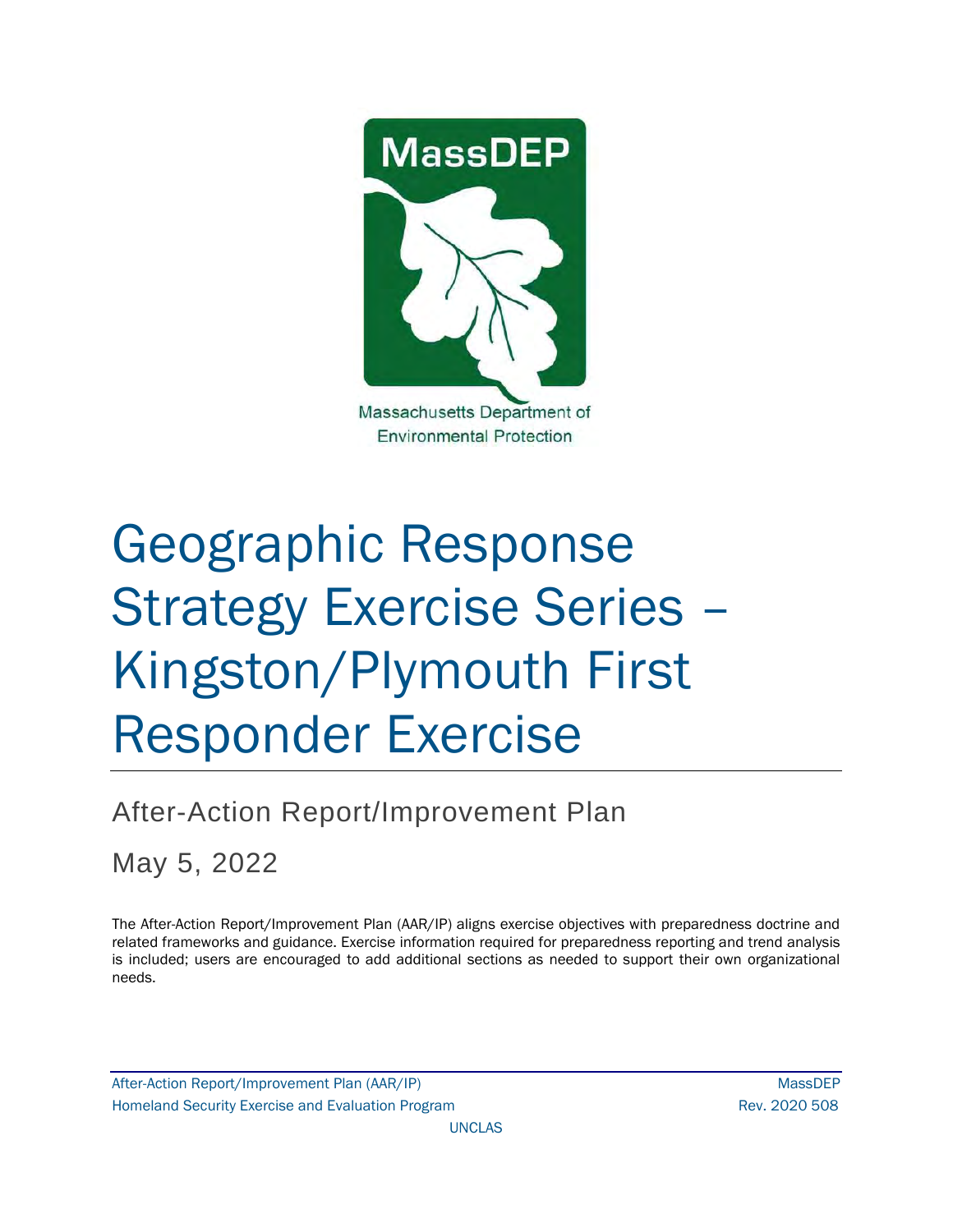## EXERCISE OVERVIEW

| <b>Exercise Name</b>                         | 2022 Kingston/Plymouth First Responder Exercise                                                                                                                                                                                                                                                                                                                                                                                                                                                                                                                                                                                                                                                                                                                |
|----------------------------------------------|----------------------------------------------------------------------------------------------------------------------------------------------------------------------------------------------------------------------------------------------------------------------------------------------------------------------------------------------------------------------------------------------------------------------------------------------------------------------------------------------------------------------------------------------------------------------------------------------------------------------------------------------------------------------------------------------------------------------------------------------------------------|
| <b>Exercise Dates</b>                        | May 5, 2022                                                                                                                                                                                                                                                                                                                                                                                                                                                                                                                                                                                                                                                                                                                                                    |
| <b>Scope</b>                                 | This is a full-scale exercise, planned for approximately 5 hours in Plymouth Harbor in Plymouth,<br>MA. Exercise play is limited to Plymouth Harbor in the vicinity of the Leo DeMarsh State Boat<br>Ramp and the adjacent shorelines.                                                                                                                                                                                                                                                                                                                                                                                                                                                                                                                         |
| <b>Focus Area(s)</b>                         | Prevention, Protection, Response                                                                                                                                                                                                                                                                                                                                                                                                                                                                                                                                                                                                                                                                                                                               |
| <b>Capabilities</b>                          | Environmental Response/Health and Safety, Operational Coordination, Operational<br>Communications.                                                                                                                                                                                                                                                                                                                                                                                                                                                                                                                                                                                                                                                             |
| <b>Objectives</b>                            | Objective 1: Demonstrate the ability to deploy oil spill equipment from one or more MassDEP<br>pre-positioned oil spill response trailers utilizing common Geographic Response Strategy (GRS)<br>tactics.<br>Objective 2: Demonstrate the ability to assemble a spill response organization utilizing Incident<br>Command System (ICS) principles through execution of an Incident Briefing (ICS 201) and<br>implementation of on-site incident management and tactical operations.<br>Objective 3: Demonstrate the ability to effectively communicate between multiple local, state,<br>and federal agencies including fire departments, police departments, harbormasters, and other<br>state and federal first responders using VHF and UHF communications. |
| <b>Threat or Hazard</b>                      | Discharge of oil into a navigable waterway                                                                                                                                                                                                                                                                                                                                                                                                                                                                                                                                                                                                                                                                                                                     |
| <b>Scenario</b>                              | An oil spill has occurred that threatens Plymouth Harbor. The Kingston and Plymouth Fire<br>Departments and Harbormasters will utilize various common Geographic Response Strategy<br>(GRS) tactics to protect sensitive resources in Plymouth Harbor and the surrounding area.                                                                                                                                                                                                                                                                                                                                                                                                                                                                                |
| <b>Sponsor</b>                               | Massachusetts Department of Environmental Protection (MassDEP)                                                                                                                                                                                                                                                                                                                                                                                                                                                                                                                                                                                                                                                                                                 |
| <b>Participating</b><br><b>Organizations</b> | Participating organizations included:<br>Kingston Fire Department<br><b>Plymouth Fire Department</b><br>$\bullet$<br>Plymouth Harbormaster<br>$\bullet$<br>Plymouth Emergency Management<br>$\bullet$<br>Massachusetts Department of Environmental Protection (MassDEP)<br>U.S. Coast Guard Sector Boston<br>Moran Environmental Recovery<br>Nuka Research<br>Note: See Appendix B for participant count                                                                                                                                                                                                                                                                                                                                                       |
| <b>Point of Contact</b>                      | Julie Hutcheson, Marine Oil Spill Program Coordinator<br>Massachusetts Department of Environmental Protection<br>Oil Spill Prevention and Response Program<br>1 Winter St.<br>Boston, MA 02108<br>(617) 366-7424<br>julie.hutcheson@mass.gov                                                                                                                                                                                                                                                                                                                                                                                                                                                                                                                   |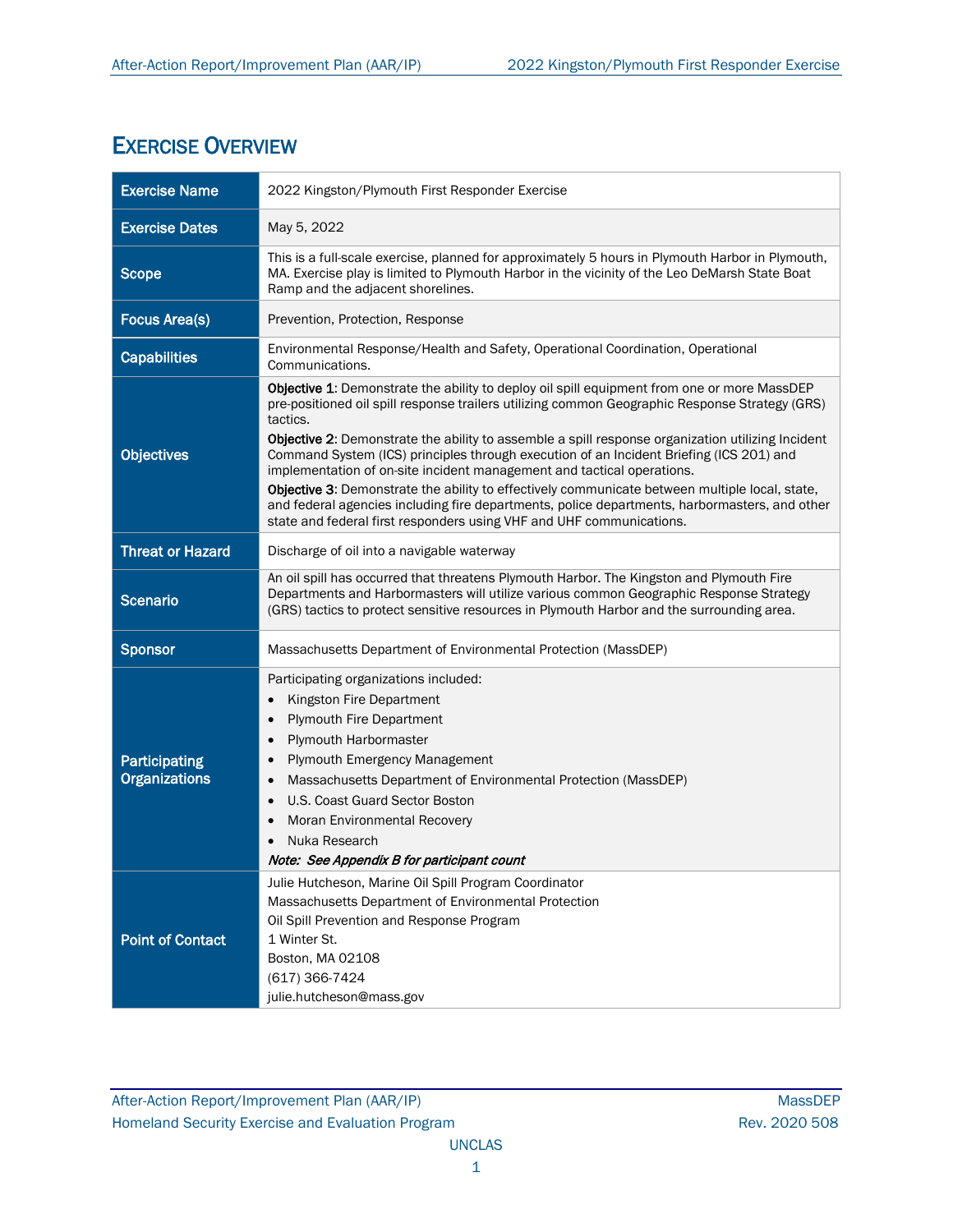First Responders participate in the classroom portion of the exercise



Moran Environmental Recovery provides trailer familiarization to the first responders



Photos courtesy of Nuka Research

First responders practice throwing a heaving line First responders practice assembling the boom





Photos courtesy of Nuka Research

After-Action Report/Improvement Plan (AAR/IP) MassDEP Homeland Security Exercise and Evaluation Program **Rev. 2020 508** Rev. 2020 508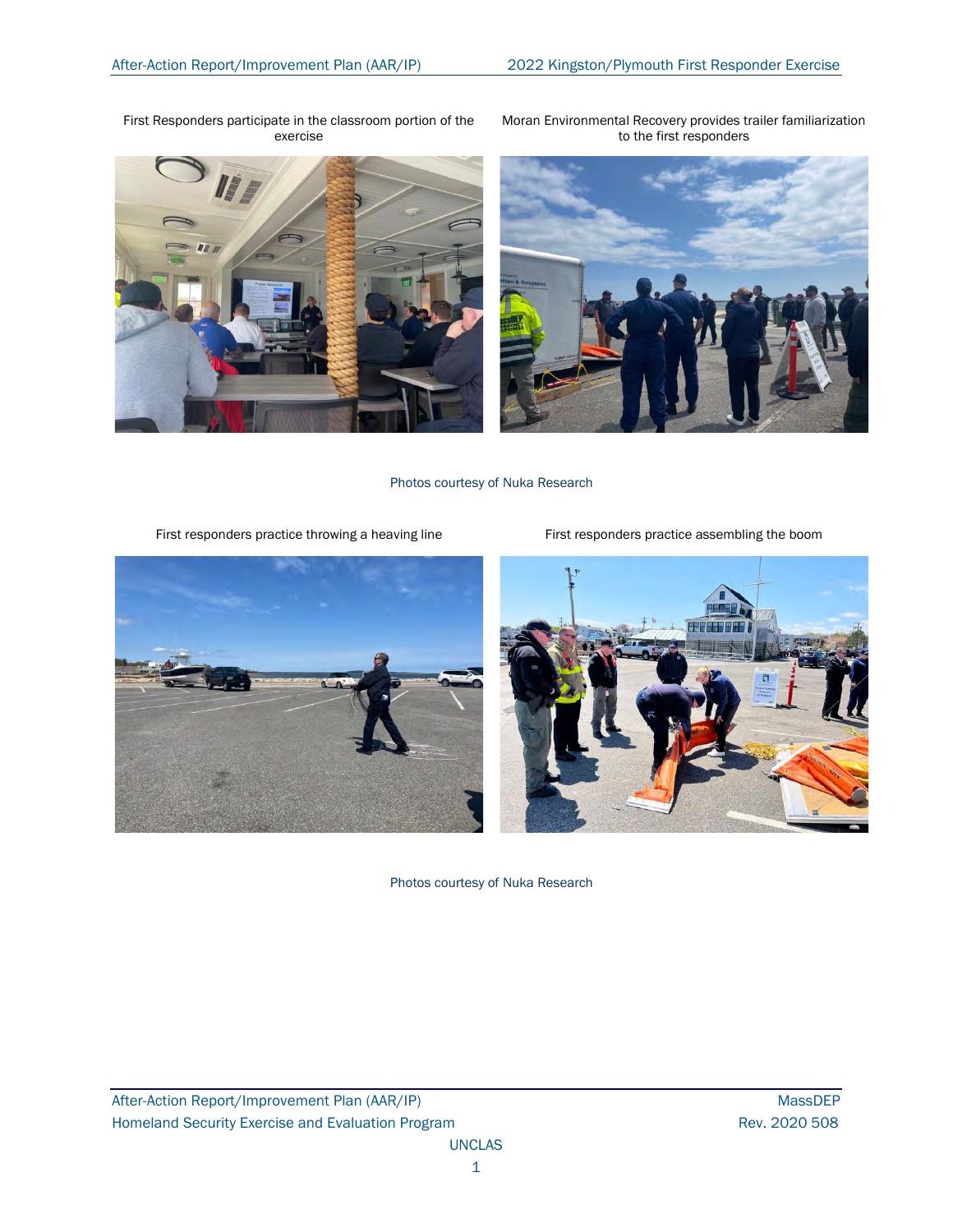

On water team tows boom to the shoreline anchor point to create a diversion configuration

Photos courtesy of Nuka Research



Shore team deploys peat moss as an oil surrogate to test the diversion boom strategy

Photos courtesy of Nuka Research

After-Action Report/Improvement Plan (AAR/IP) MassDEP Homeland Security Exercise and Evaluation Program **Rev. 2020 508** Rev. 2020 508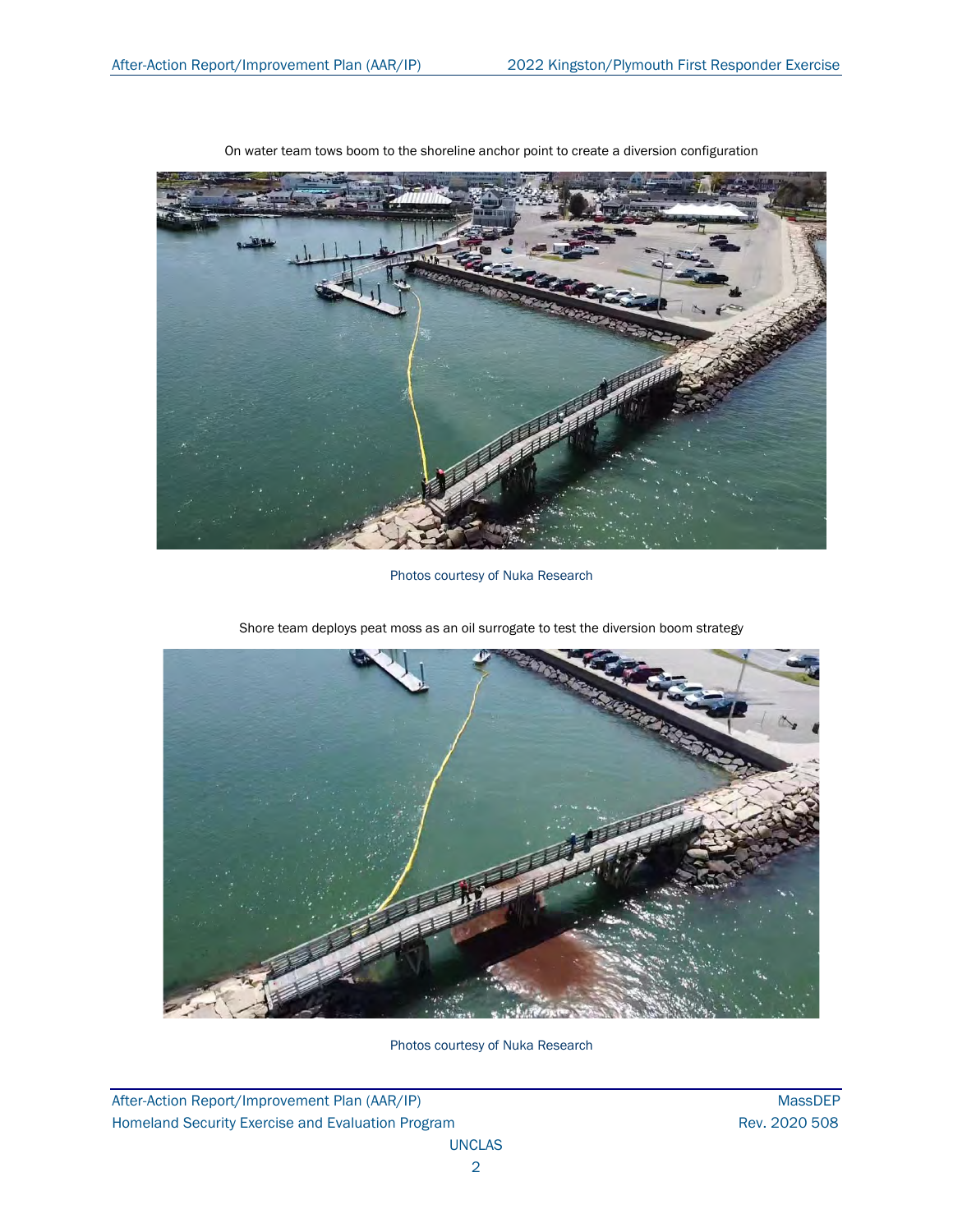

Figure 1. Exercise Tactics Map

After-Action Report/Improvement Plan (AAR/IP) MassDEP Homeland Security Exercise and Evaluation Program **Rev. 2020 508** Rev. 2020 508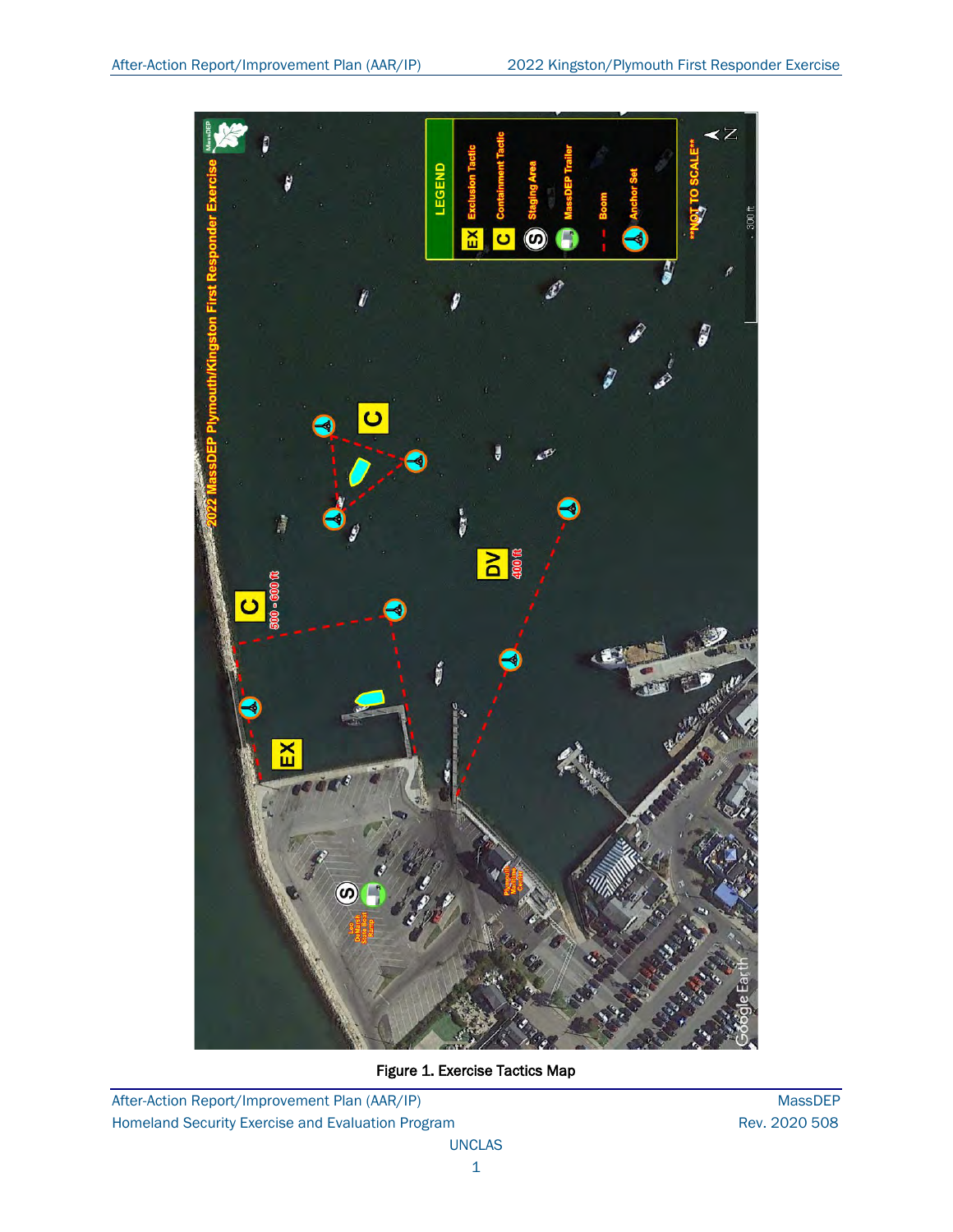## ANALYSIS OF CAPABILITIES

Aligning exercise objectives and capabilities provides a consistent taxonomy for evaluation that transcends individual exercises to support preparedness reporting and trend analysis. Table 1 includes the exercise objectives, aligned capabilities, and performance ratings for each capability as observed during the exercise and determined by the evaluation team.

| <b>Objective</b>                                                                                                                                                                                                                                                                                           | <b>Capability</b>                              | <b>Performed</b><br>without<br><b>Challenges</b><br>(P) | <b>Performed</b><br>with Some<br><b>Challenges</b><br>(S) | <b>Performed</b><br>with Major<br><b>Challenges</b><br>(M) | Unable to<br>be<br><b>Performed</b><br>(U) |
|------------------------------------------------------------------------------------------------------------------------------------------------------------------------------------------------------------------------------------------------------------------------------------------------------------|------------------------------------------------|---------------------------------------------------------|-----------------------------------------------------------|------------------------------------------------------------|--------------------------------------------|
| Demonstrate the ability to<br>deploy oil spill equipment from<br>one or more MassDEP pre-<br>positioned oil spill response<br>trailers utilizing common<br>Geographic Response Strategy<br>(GRS) tactics.                                                                                                  | Environmental<br>Response/Health and<br>Safety |                                                         | S                                                         |                                                            |                                            |
| Operational<br>Demonstrate the ability to<br>Coordination<br>assemble a spill response<br>organization utilizing Incident<br>Command System (ICS)<br>principles through execution of<br>an Incident Briefing (ICS 201)<br>and implementation of on-site<br>incident management and<br>tactical operations. |                                                |                                                         | $\mathsf{s}$                                              |                                                            |                                            |
| Demonstrate the ability to<br>effectively communicate<br>between multiple local, state,<br>and federal agencies including<br>fire, police and harbormaster<br>departments using VHF and UHF<br>communications<br>Ratings Definitions:                                                                      | Operational<br>Communications                  |                                                         | S                                                         |                                                            |                                            |

Performed without Challenges (P): The targets and critical tasks associated with the core capability were completed in a manner that achieved the objective(s) and did not negatively impact the performance of other activities. Performance of this activity did not contribute to additional health and/or safety risks for the public or for emergency workers, and it was conducted in accordance with applicable plans, policies, procedures, regulations, and laws.

Performed with Some Challenges (S): The targets and critical tasks associated with the core capability were completed in a manner that achieved the objective(s) and did not negatively impact the performance of other activities. Performance of this activity did not contribute to additional health and/or safety risks for the public or for emergency workers, and it was conducted in accordance with applicable plans, policies, procedures, regulations, and laws. However, opportunities to enhance effectiveness and/or efficiency were identified.

Performed with Major Challenges (M): The targets and critical tasks associated with the core capability were completed in a manner that achieved the objective(s), but some or all of the following were observed: demonstrated performance had a negative impact on the performance of other activities; contributed to additional health and/or safety risks for the public or for emergency workers; and/or was not conducted in accordance with applicable plans, policies, procedures, regulations, and laws.

Unable to be Performed (U): The targets and critical tasks associated with the core capability were not performed in a manner that achieved the objective(s).

#### Table 1. Summary of Core Capability Performance

The following sections provide an overview of the performance related to each exercise objective and associated capability, highlighting strengths and areas for improvement.

After-Action Report/Improvement Plan (AAR/IP) NassDEP After-Action Report/Improvement Plan (AAR/IP) Homeland Security Exercise and Evaluation Program **Rev. 2020 508** Rev. 2020 508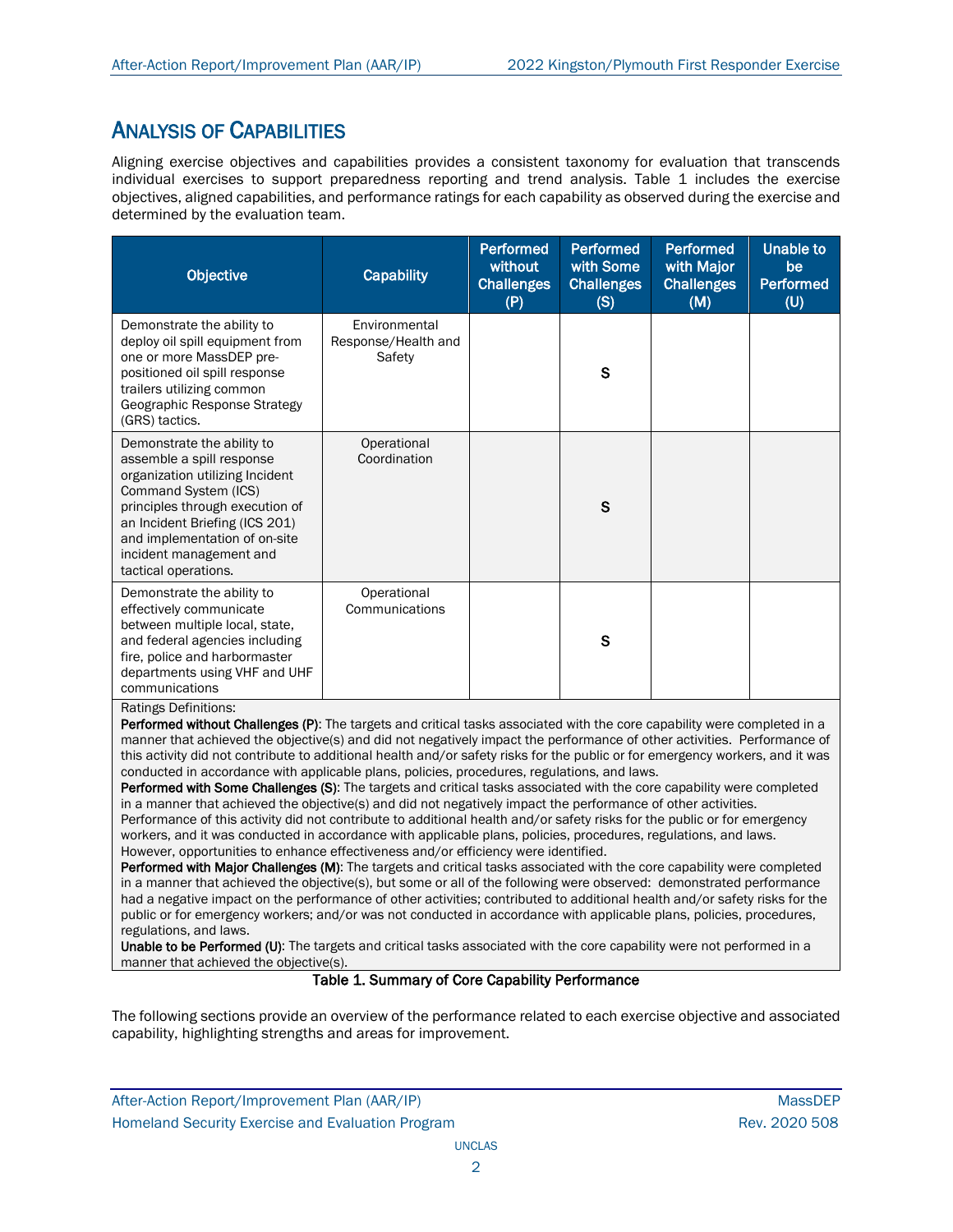## Capability: Environmental Response/Health and Safety

The strengths and areas for improvement for each capability aligned to this objective are described in this section.

Objective 1: Demonstrate the ability to deploy oil spill equipment from one or more MassDEP prepositioned oil spill response trailers utilizing common Geographic Response Strategy (GRS) tactics.

### Objective 1.1: Overview of Response Equipment

#### *Associated Critical Tasks*

- Access Mass DEP Trailer
- Identify boom and sorbents
- Connect boom together
- Connect towing bridle to boom
- Connect components of marine and shoreside anchor systems together

## Objective 1.2: Basic Booming Operations

#### *Associated Critical Tasks*

- Transfer boom and equipment between shore and vessel
- Transport and tow boom.
- Anchoring and Connecting boom to shore
- Safe vessel and crew operations.

## Objective 1.3: Implement Tactics in GRS

#### *Associated Critical Tasks*

- Deploy Diversion Boom Tactic (200 ft)
- Deploy Containment Boom Tactic around a vessel at a mooring (200 ft)

#### **Strengths**

The **partial capability level** can be attributed to the following strengths:

Strength 1: Participants were attentive during the classroom and hands-on training sessions, asking informed questions throughout and providing feedback.

Strength 2: In order to take advantage of the prevailing conditions, the initial 400 ft diversion boom strategy location and length (see Figure 1 above) was modified. Instead of deploying 400 ft of boom in the configuration and location depicted, 200 ft of diversion boom was instead deployed between the jetty bridge and the boat ramp seawall. Vessel strike teams did an excellent job in adapting to this last-minute change and in adjusting the deployment angle and anchor point when it was determined that the estimated 200 ft boom section would not reach the initial targeted point along the seawall close to the boat ramp and harbormaster dock gangway.

## Areas for Improvement

The following areas require improvement to achieve the full capability level:

Area for Improvement 1: Connecting and configuring boom.

Reference: MassDEP GRS Exercise Planning/Training

After-Action Report/Improvement Plan (AAR/IP) NassDEP After-Action Report/Improvement Plan (AAR/IP) Homeland Security Exercise and Evaluation Program **Rev. 2020 508** Rev. 2020 508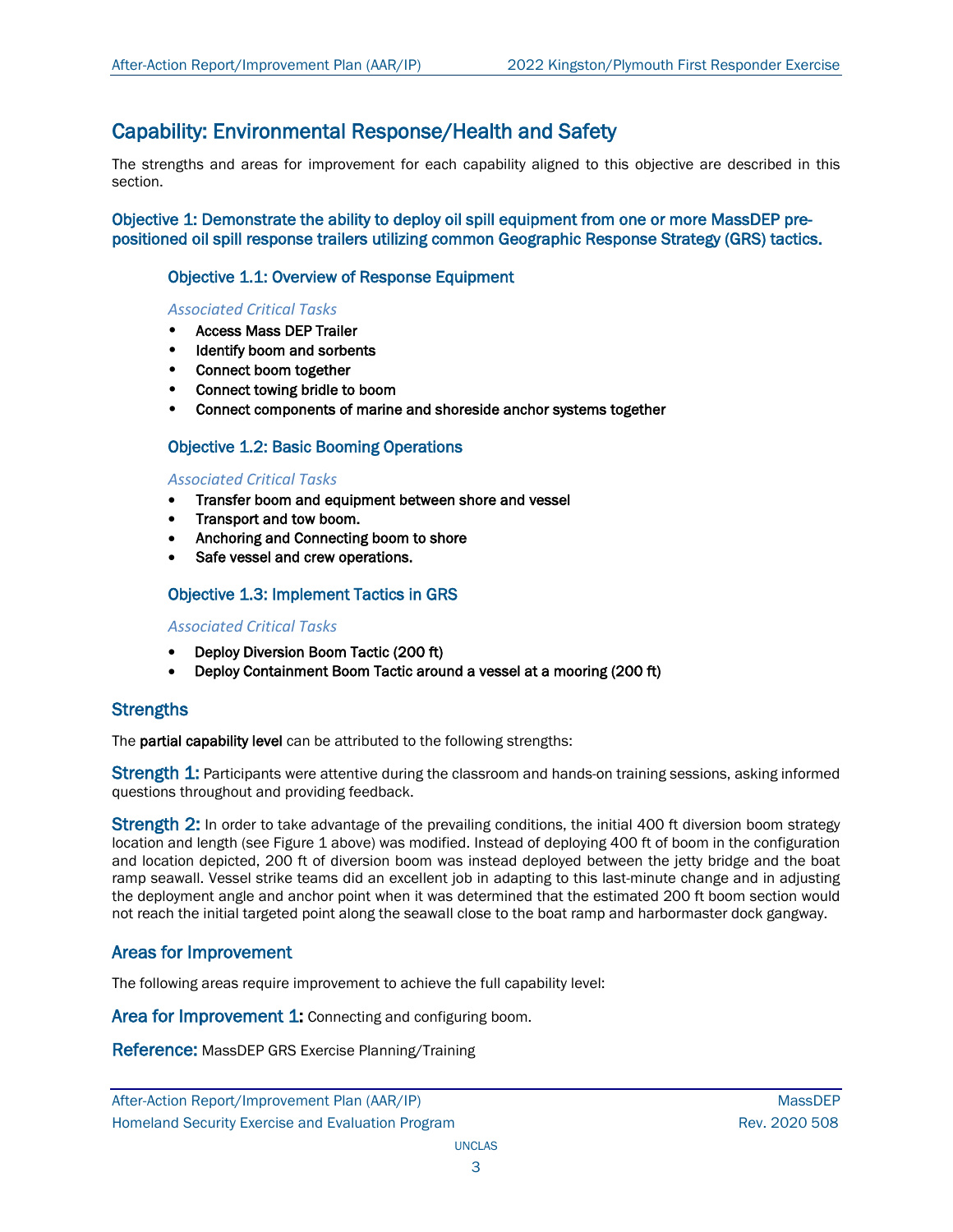Analysis: While vessel strike teams generally did a good job towing and anchoring boom segments, and configuring various booming strategies, they did encounter some difficulty in certain circumstances in configuring the containment boom strategy and in connecting boom sections. Vessel strike teams experienced some difficulty in configuring the containment boom strategy around the floating dock (simulating an anchored vessel) and had brief difficulty in connecting the containment boom sections because the end of at least one boom section had already been anchored. As was pointed out during the hot wash, these tasks not only became easier as the deployment progressed, but generally become easier the more often first responders participate in these types of exercises.

## Capability: Operational Coordination

The strengths and areas for improvement for each capability aligned to this objective are described in this section.

Objective 2: Demonstrate the ability to assemble a spill response organization utilizing Incident Command System (ICS) principles through execution of an Incident Briefing (ICS 201) and implementation of on-site incident management and tactical operations

## Objective 2.1: Execute an Incident Brief (ICS 201)

#### *Associated Critical Tasks*

- Assignments in ICS 201 followed/on-scene adjustments made
- Participants demonstrate command and control of exercise

## **Strengths**

The partial capability level can be attributed to the following strengths:

Strength 1: All vessel strike teams worked well together, independently coordinating on-water activity and actively providing instruction as needed to less experienced vessel operators.

Strength 2: Despite a lack of experience in overseeing on water oil spill boom deployment operations, as well as some initial delays and difficulties in getting all strike teams organized and tasked, and despite a shortage of shoreside support personnel, the Incident Commander (IC) did a good job overall managing a shoreside support strike team and multiple vessel strike teams in deploying both boom configurations.

## Areas for Improvement

The following areas require improvement to achieve the full capability level:

Area for Improvement 1: Assignment of a Shoreside Support Personnel

Reference: Exercise Plan, ICS 201

Analysis: An inadequate number of shore team support personnel were assigned. Most notably during the diversion boom deployment, inadequacies in the number of shoreside support personnel were recognized as a small group of only two personnel were tasked with supporting boom extraction and pre from the trailer at the boat ramp, as well as setting up two shoreside anchor points and securing the boom to these two points, as well as deployment of the peat moss (oil surrogate) from the jetty bridge north of the boat ramp. Exercise controllers stepped in to assist with shoreside anchoring at the location along the boat ramp seawall.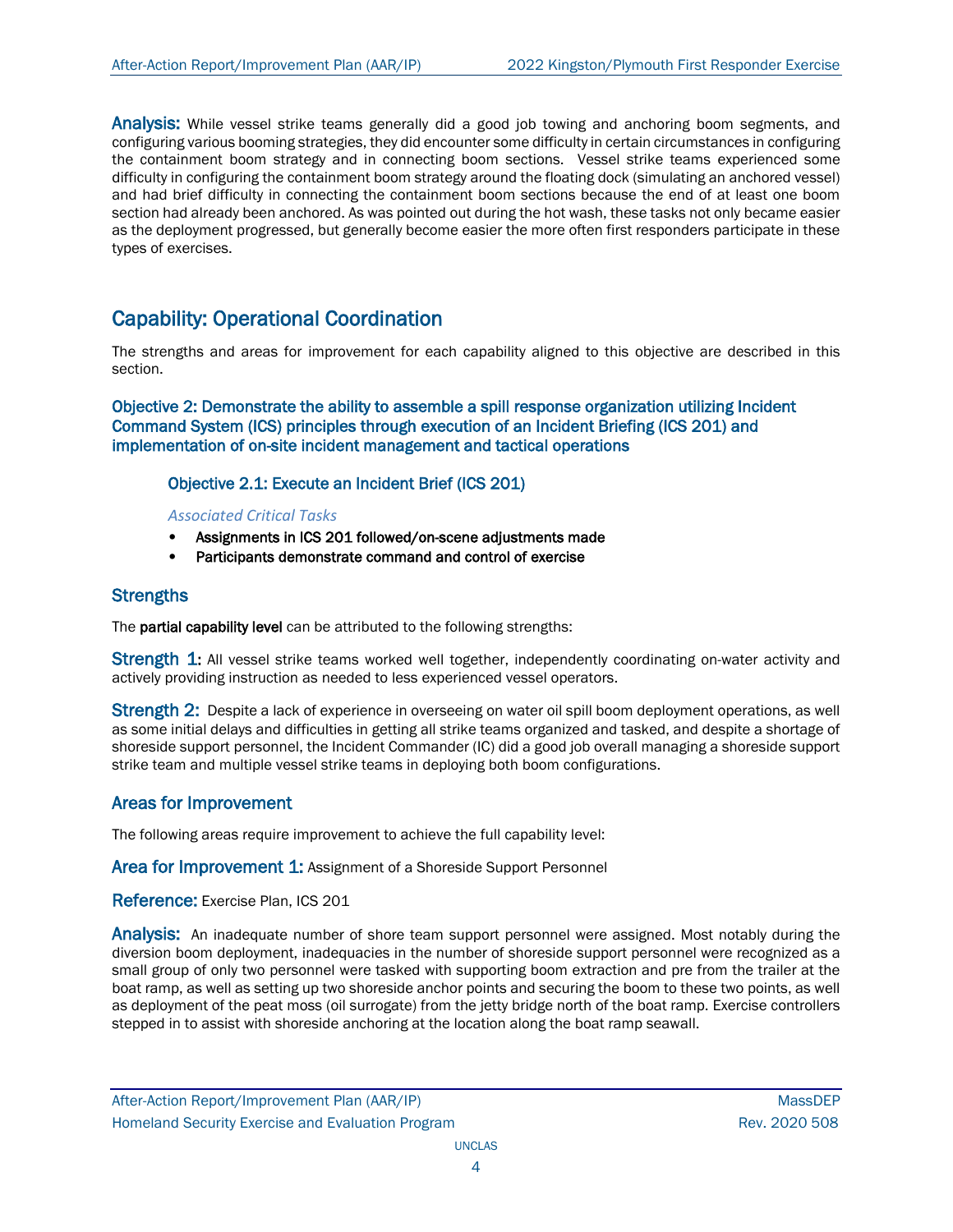## Capability: Operational Communications

The strengths and areas for improvement for each capability aligned to this objective are described in this section.

Objective 3: Demonstrate the ability to effectively communicate between multiple local, state, and federal agencies including fire, police and harbormaster departments using VHF and UHF communications

## Objective 3.1: Effectively Communicate Using UHF/VHF Equipment

*Associated Critical Tasks*

- Create Communications Plan
- Communicate with other participants using UHF or VHF equipment

## **Strengths**

The partial capability level can be attributed to the following strengths:

**Strength 1:** Despite a general lack of communication and organization in the early stages of on-water deployment, participants, especially vessel strike teams, quickly overcame this and maintained clear and frequent communications to effectively deploy both boom configurations.

## Areas for Improvement

The following areas require improvement to achieve the full capability level:

Area for Improvement 1: Command Staff to strike team communication.

Reference: Exercise Plan, ICS 201

Analysis: While an operations brief was conducted, personnel assignments were made after the brief and there appeared to be a lack of understanding by members of both shoreside and vessel strike teams as to what tasks needed to be performed by each element to accomplish the intended deployment strategies. This was exacerbated by a lack of communication and coordination in the early stages of the on-water deployment. This could likely have been avoided had the IC clearly outlined expected tasks to each strike team and more frequently communicated tasking once on-water deployment commenced.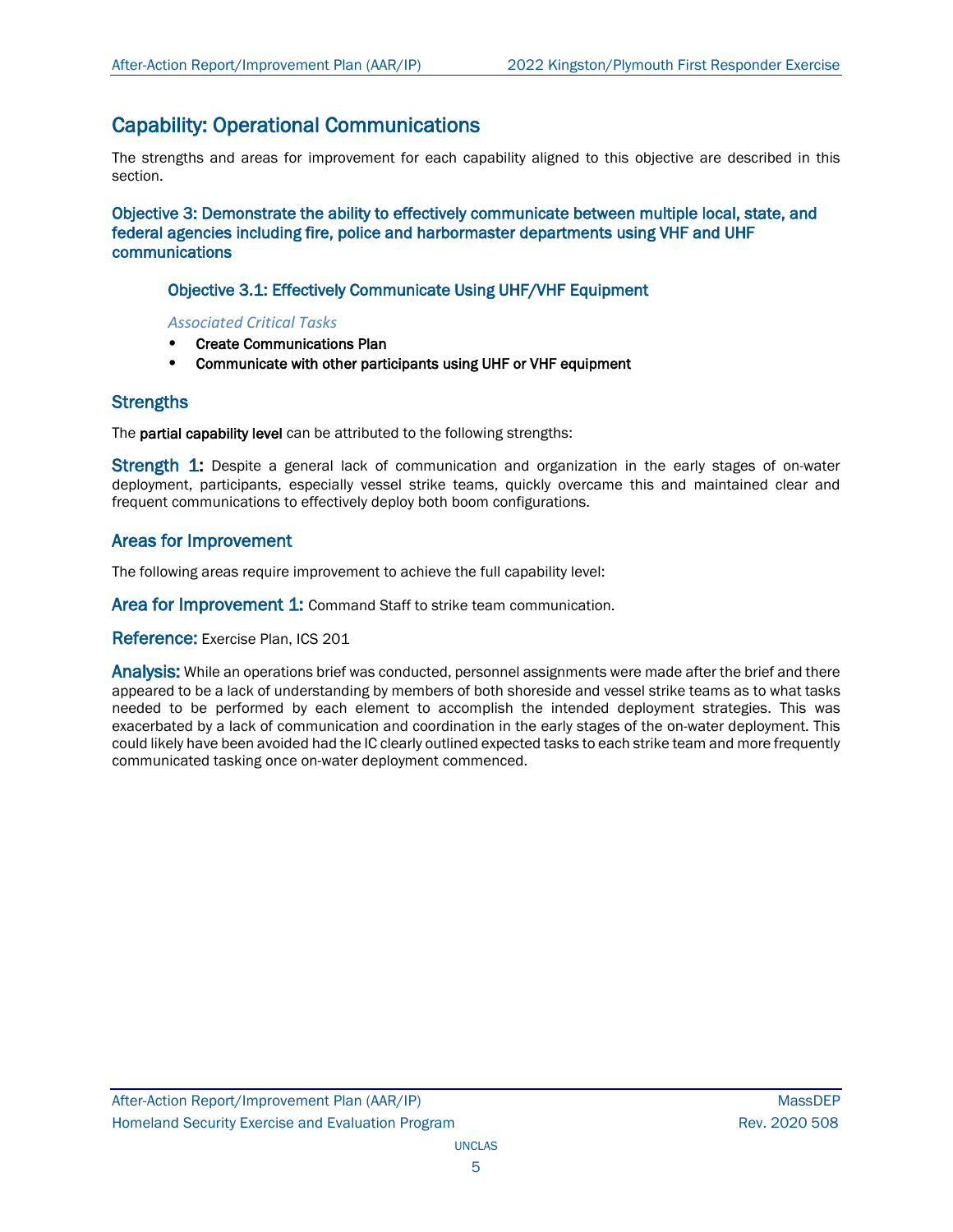# <span id="page-9-0"></span>**Appendix A:** IMPROVEMENT PLAN

This IP is developed specifically for MassDEP, MER, Nuka Research and the towns of Kingston and Plymouth, MA as a result of the MassDEP First Responder Exercise conducted on May 5, 2022.

| <b>Capability</b>                                         | <b>Issue/Area for</b><br><b>Improvement</b>        | <b>Corrective Action</b>                                                                        | Capability<br>Element <sup>1</sup> | <b>Primary</b><br>Responsible<br>Organization | Organization<br>POC | <b>Start Date</b> | <b>Completion</b><br>Date |
|-----------------------------------------------------------|----------------------------------------------------|-------------------------------------------------------------------------------------------------|------------------------------------|-----------------------------------------------|---------------------|-------------------|---------------------------|
| Capability 1: Environmental<br>Response/Health & Safety   | 1. Connecting<br>and configuring<br>boom           | Encourage more<br>frequent/independent<br>boom deployment<br>training at local level            | Training,<br>Exercise              | Nuka Research                                 | M. Popovich         | 04/26/22          | 05/01/22                  |
| Capability 2/3: Operational<br>Coordination/Communication | 2. Strike Team<br>assignments and<br>communication | Ensure adequate<br>personnel<br>assignments are<br>made and frequent<br>comms are<br>maintained | Organization,<br>Exercise          | Nuka Research                                 | M. Popovich         | 06/01/22          | 09/01/22                  |

 $1$  Capability Elements are: Planning, Organization, Equipment, Training, or Exercise

After-Action Report/Improvement Plan (AAR/IP) MassDEP<br>Homeland Security Exercise and Evaluation Program and the state of the state of the state of the state of the Rev. 2020 508 Homeland Security Exercise and Evaluation Program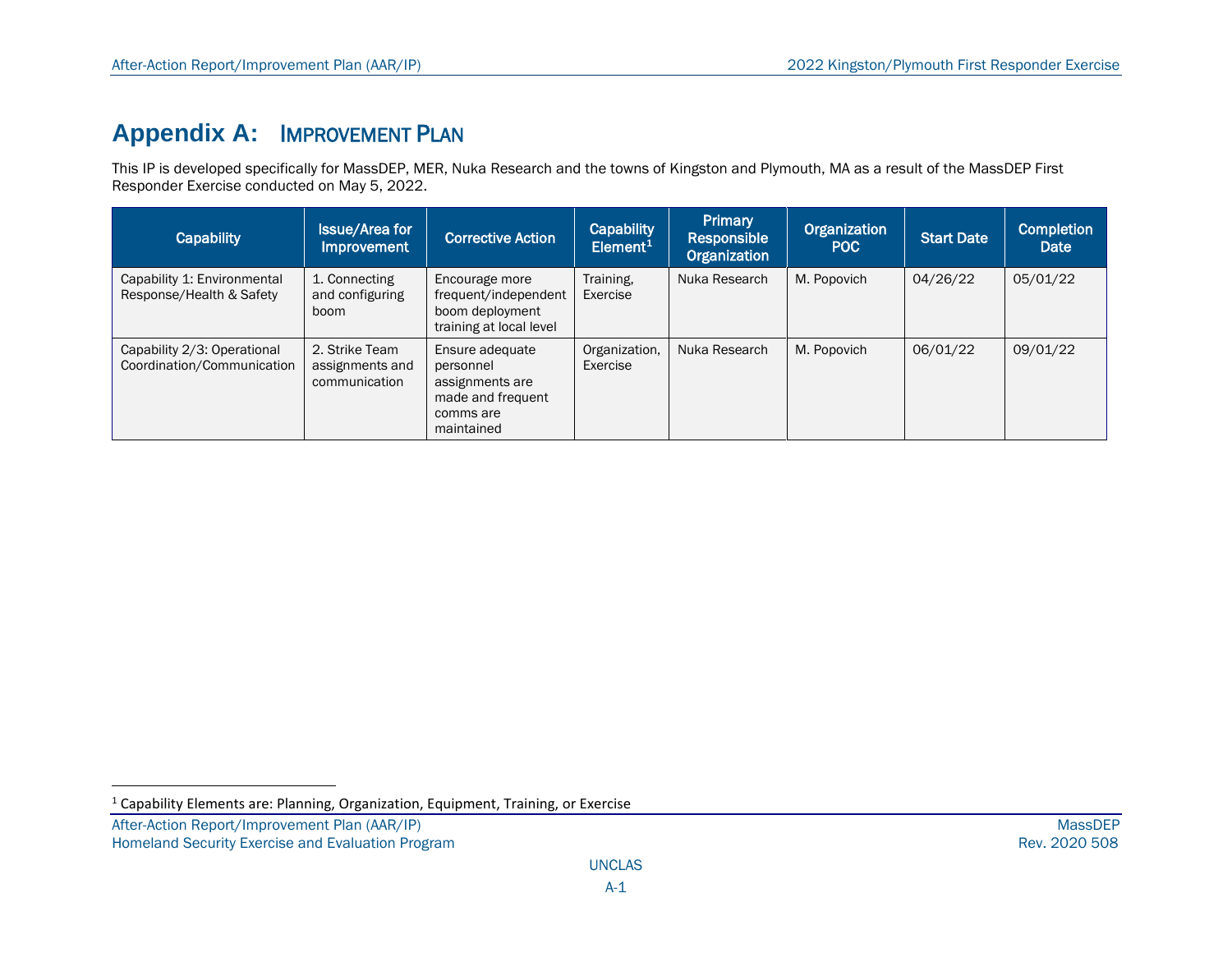## APPENDIX B: PARTICIPANTS & RESOURCES

| <b>Participating Organizations</b>                             |                          |  |  |  |
|----------------------------------------------------------------|--------------------------|--|--|--|
|                                                                | <b>Participant Count</b> |  |  |  |
| Town of Kingston, MA                                           |                          |  |  |  |
| Kingston Fire Department                                       | 4                        |  |  |  |
| Town of Plymouth, MA                                           |                          |  |  |  |
| <b>Plymouth Fire Department</b>                                | 6                        |  |  |  |
| Plymouth Harbormaster                                          | 5                        |  |  |  |
| Plymouth Emergency Management                                  | 1                        |  |  |  |
| <b>TOWN PARTICIPANTS</b>                                       | 16                       |  |  |  |
| Federal                                                        |                          |  |  |  |
| United States Coast Guard Boston                               | $\overline{2}$           |  |  |  |
| State/Other                                                    |                          |  |  |  |
| Massachusetts Department of Environmental Protection (MassDEP) | $\overline{2}$           |  |  |  |
| New England Wildlife Center                                    | 3                        |  |  |  |
| Nuka Research and Planning Group, LLC (contractor for MassDEP) | $\overline{2}$           |  |  |  |
| Moran Environmental Recovery (contractor for MassDEP)          | $\overline{2}$           |  |  |  |
| <b>TOTAL</b>                                                   | 27                       |  |  |  |

![](_page_10_Figure_4.jpeg)

After-Action Report/Improvement Plan (AAR/IP) MassDEP Homeland Security Exercise and Evaluation Program **Rev. 2020 508** Rev. 2020 508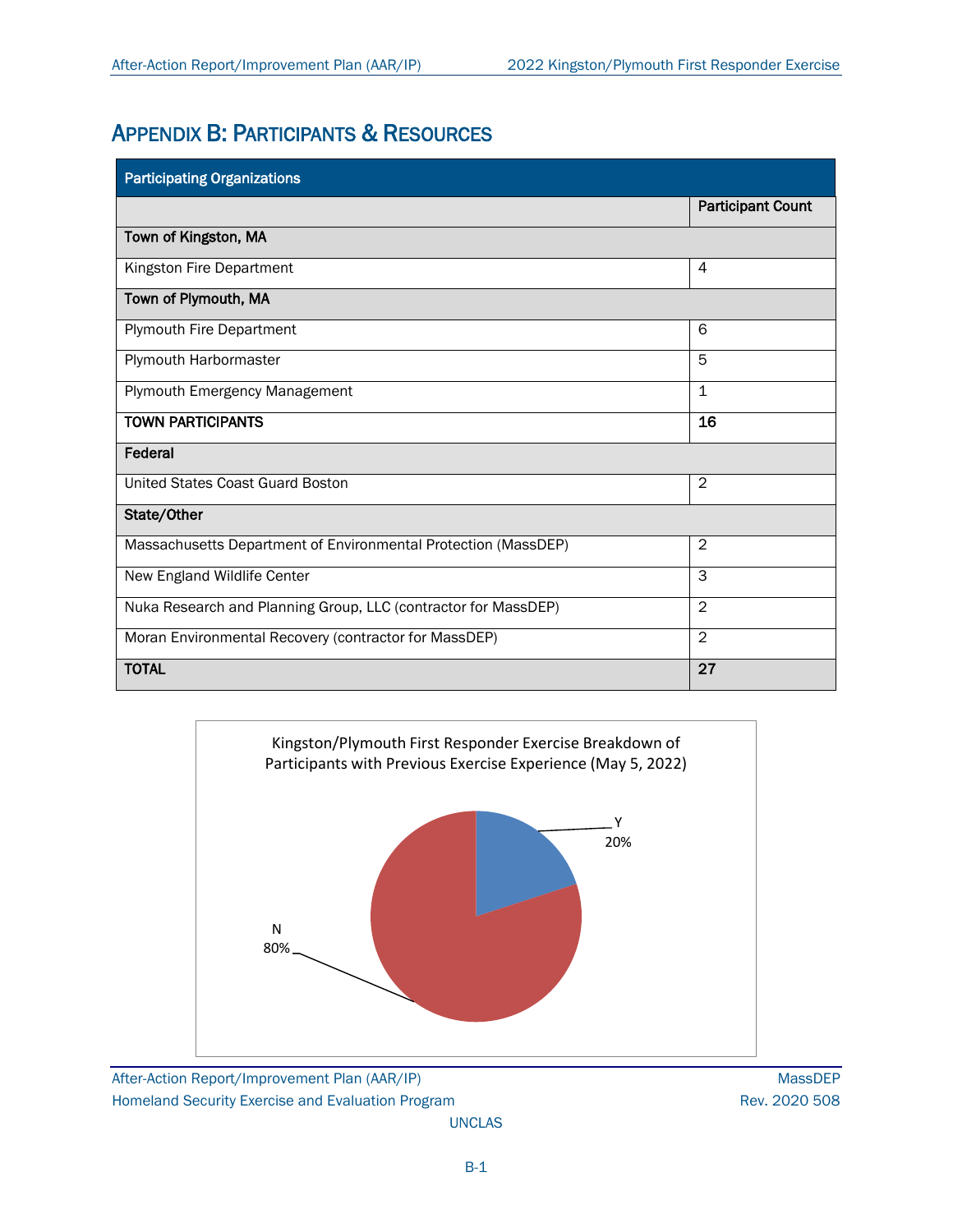| Agency      | <b>Resource</b>                         | <b>Kind</b> | <b>Exercise Function</b>                      |
|-------------|-----------------------------------------|-------------|-----------------------------------------------|
| Kingston FD | KINGSTON BOAT 2<br>Zodiac 21 ft         | Vessel      | <b>Boom</b><br>Deployment/Support             |
| Plymouth FD | Oil Spill Response<br>Trailer           | Equipment   | Equipment<br>Demo/Deployment                  |
| Plymouth HM | <b>HARBORMASTER 3</b><br>Safeboat 27 ft | Vessel      | Safety/Observation/Boom<br>Deployment/Support |
| Plymouth HM | <b>HARBORMASTER 6</b><br>Whaler 16 ft   | Vessel      | <b>Boom</b><br>Deployment/Support             |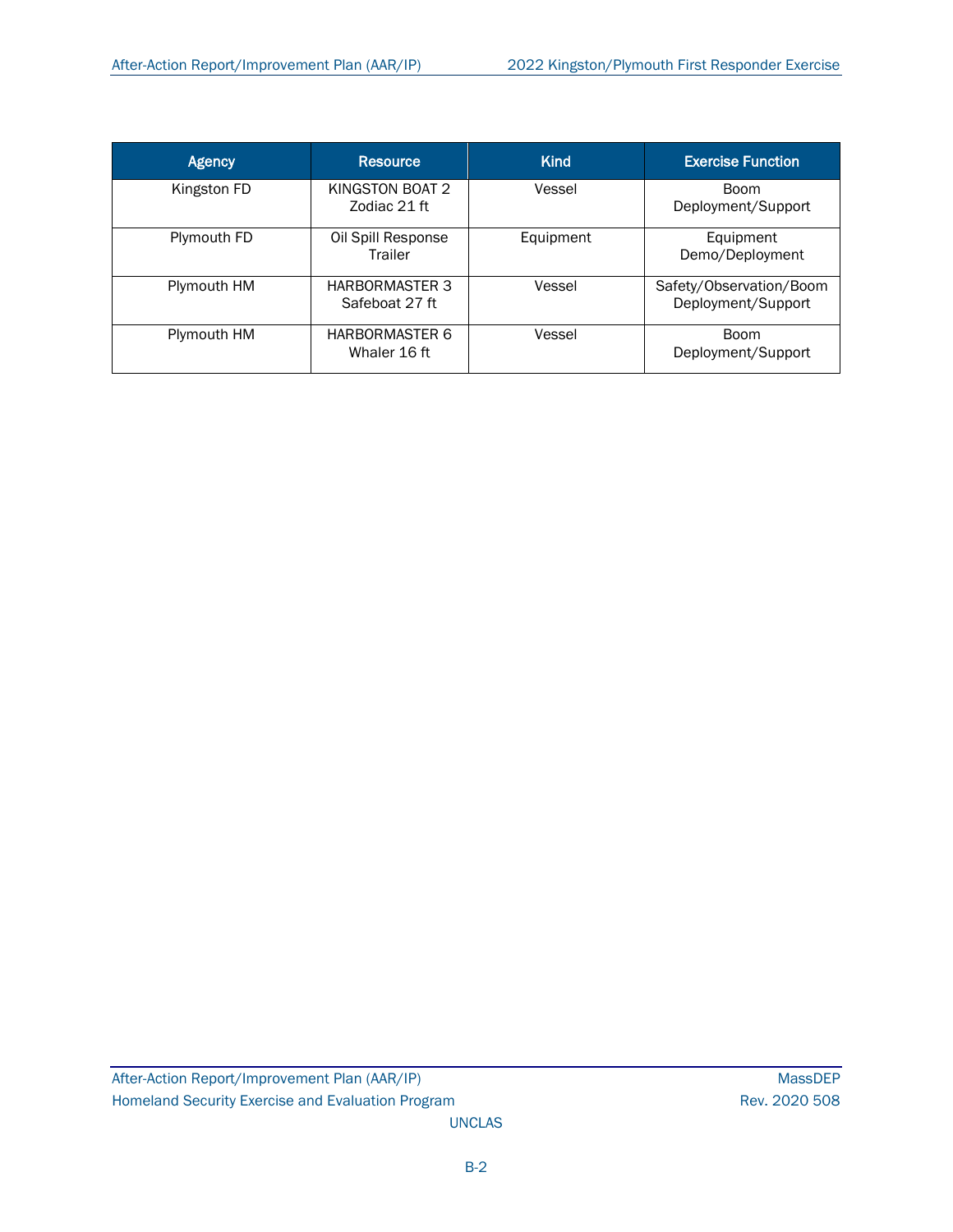# APPENDIX C: PARTICIPANT FEEDBACK

|                                                                                                                         |                                                    | MassDEP<br>Geographic Response Plan (GRP)<br><b>Exercise and Testing Program</b>            |  |              |                |   |   |   |  |
|-------------------------------------------------------------------------------------------------------------------------|----------------------------------------------------|---------------------------------------------------------------------------------------------|--|--------------|----------------|---|---|---|--|
|                                                                                                                         |                                                    | <b>Participant Feedback Form</b>                                                            |  |              |                |   |   |   |  |
| $\overline{2}$<br>3<br>1<br>4<br>5<br>Mildly disagree<br>Strongly disagree<br>Neutral<br>Mildly agree<br>Strongly agree |                                                    |                                                                                             |  |              |                |   |   |   |  |
|                                                                                                                         |                                                    | Please use the above rating scale to answer the questions for each of the following topics. |  |              |                |   |   |   |  |
| met those objectives.                                                                                                   |                                                    | The objectives were clearly explained and the exercise                                      |  | 1            | $\overline{2}$ | 3 | 4 | 5 |  |
| Comments:                                                                                                               |                                                    |                                                                                             |  |              |                |   |   |   |  |
| instruction was correct.                                                                                                |                                                    | The material appropriately challenged me and the pace of                                    |  | $\mathbf 1$  | $\overline{2}$ | 3 | 4 | 5 |  |
| Comments:                                                                                                               |                                                    |                                                                                             |  |              |                |   |   |   |  |
|                                                                                                                         | The instructor(s) did an excellent job.            |                                                                                             |  | 1            | $\mathbf{2}$   | 3 | 4 | 5 |  |
| Comments:                                                                                                               |                                                    |                                                                                             |  |              |                |   |   |   |  |
| environment.                                                                                                            | I found the classroom to be a comfortable learning |                                                                                             |  | $\mathbf{1}$ | $\overline{2}$ | 3 | 4 | 5 |  |
| Comments:                                                                                                               |                                                    |                                                                                             |  |              |                |   |   |   |  |
| before this exercise.                                                                                                   |                                                    | I feel more prepared to respond to an oil spill than I did                                  |  | 1            | $\overline{2}$ | 3 | 4 | 5 |  |
| Comments:                                                                                                               |                                                    |                                                                                             |  |              |                |   |   |   |  |
|                                                                                                                         |                                                    | The best thing about this training was ______________.                                      |  |              |                |   |   |   |  |
|                                                                                                                         |                                                    |                                                                                             |  |              |                |   |   |   |  |
|                                                                                                                         |                                                    | Please use the back of the sheet if you need more room for comments.                        |  |              |                |   |   |   |  |
|                                                                                                                         |                                                    | (Rev 2016)                                                                                  |  |              |                |   |   |   |  |

Figure 2. Participant Feedback Form

After-Action Report/Improvement Plan (AAR/IP) MassDEP Homeland Security Exercise and Evaluation Program **Rev. 2020 508** Rev. 2020 508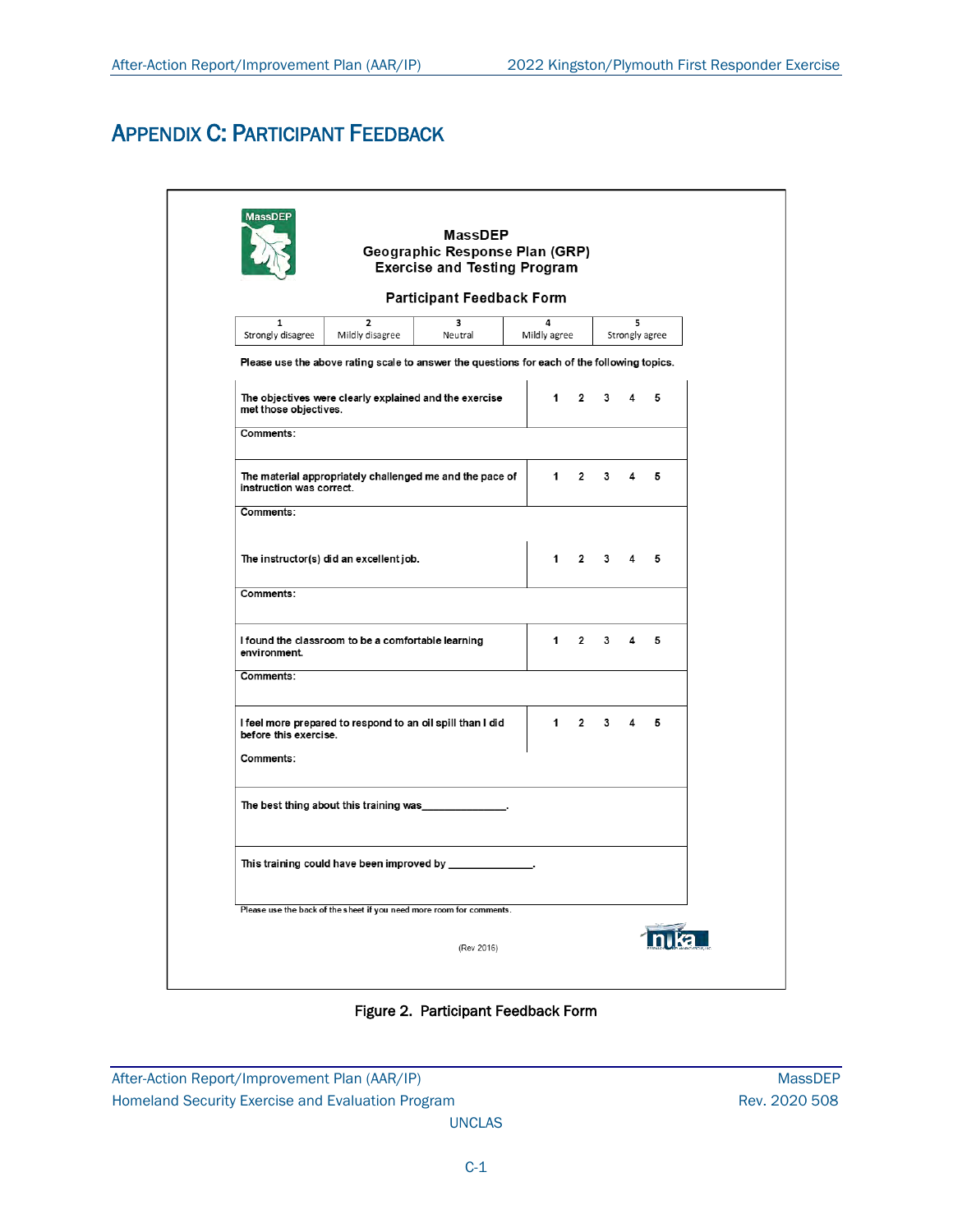## Participant Feedback Summary

The following feedback was received from13 of the 16 participants (81%).

![](_page_13_Figure_4.jpeg)

**Instructors Did an Excellent Job12 11** Number of Responses **Number of Responses 10 8 6 4 2 2 0 0 0 0 1 2 3 4 5 Participant Rating**

After-Action Report/Improvement Plan (AAR/IP) MassDEP Homeland Security Exercise and Evaluation Program **Rev. 2020 508** Rev. 2020 508